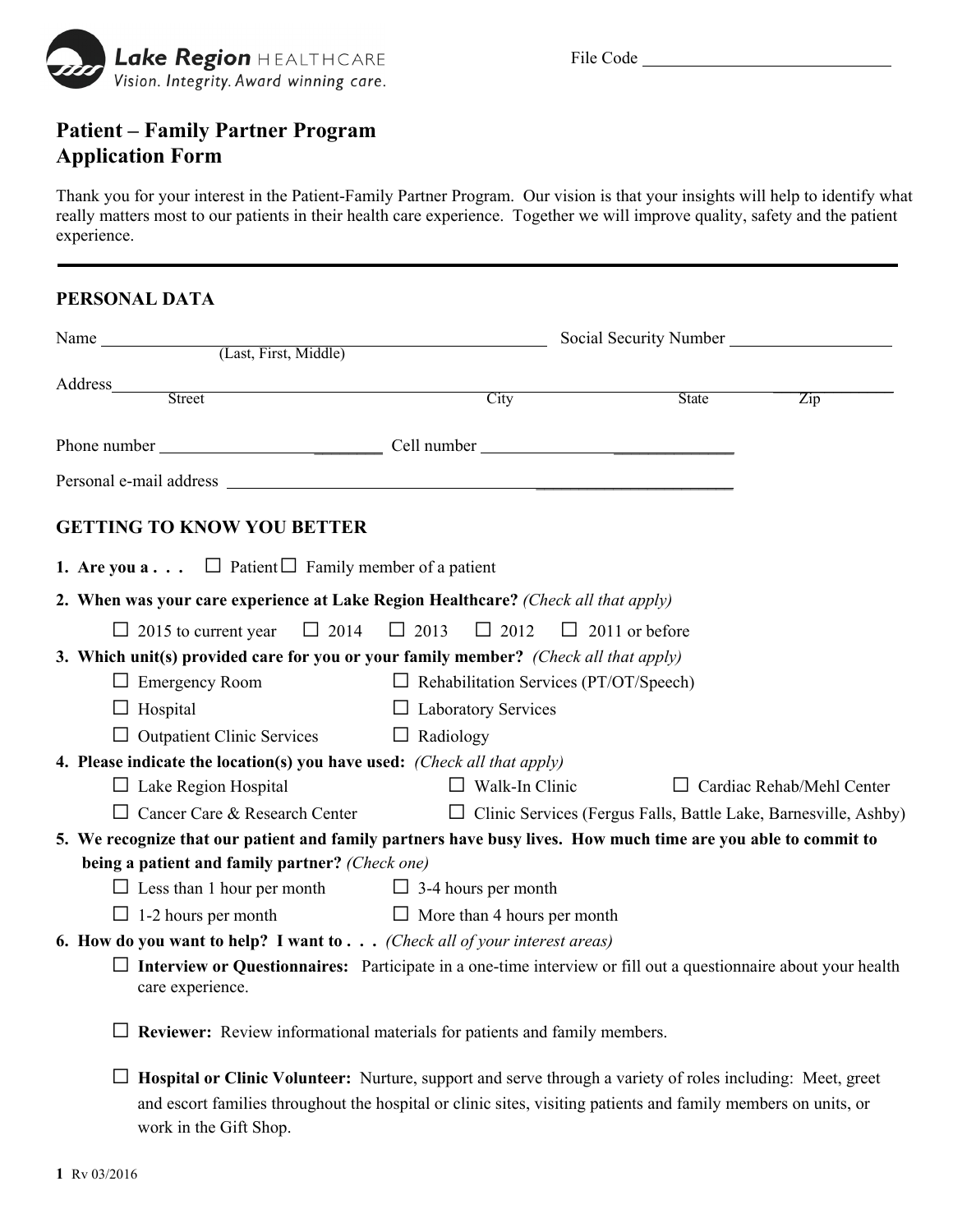- G **Facilities Projects:** Provide insights on new or remodeled patient care areas, and/or test and review new furniture etc.
- G **Focus Group or Panel Member:** Participate in a one-time meeting providing feedback, suggestions or solutions on a particular topic.
- G **Family Faculty:** Provide presentations through stories about your life both inside and outside the hospital. Share strategies for collaboration and teach partnership practices through real life experiences from a patient & family perspective. Examples of this include speaking at a committee meeting, new employee orientation, various hospital departments and other community venues.
- G **Improvement Teams:** Join a hands-on team to improve an organizational issue. Actively participate as a team member, working closely with Lake Region Healthcare staff. You would be representing the patient or family perspective. Time commitment ranges from one to five days.
- G **Other areas of interest, please describe:**

## **PLEASE TELL US ABOUT YOURSELF:**

**7. Why do you want to become a patient or family partner?** 

**8. Please describe any specific things that healthcare providers or hospital/clinic staff did or said while you or your family members were in the hospital/clinic that was helpful to you or your family.**